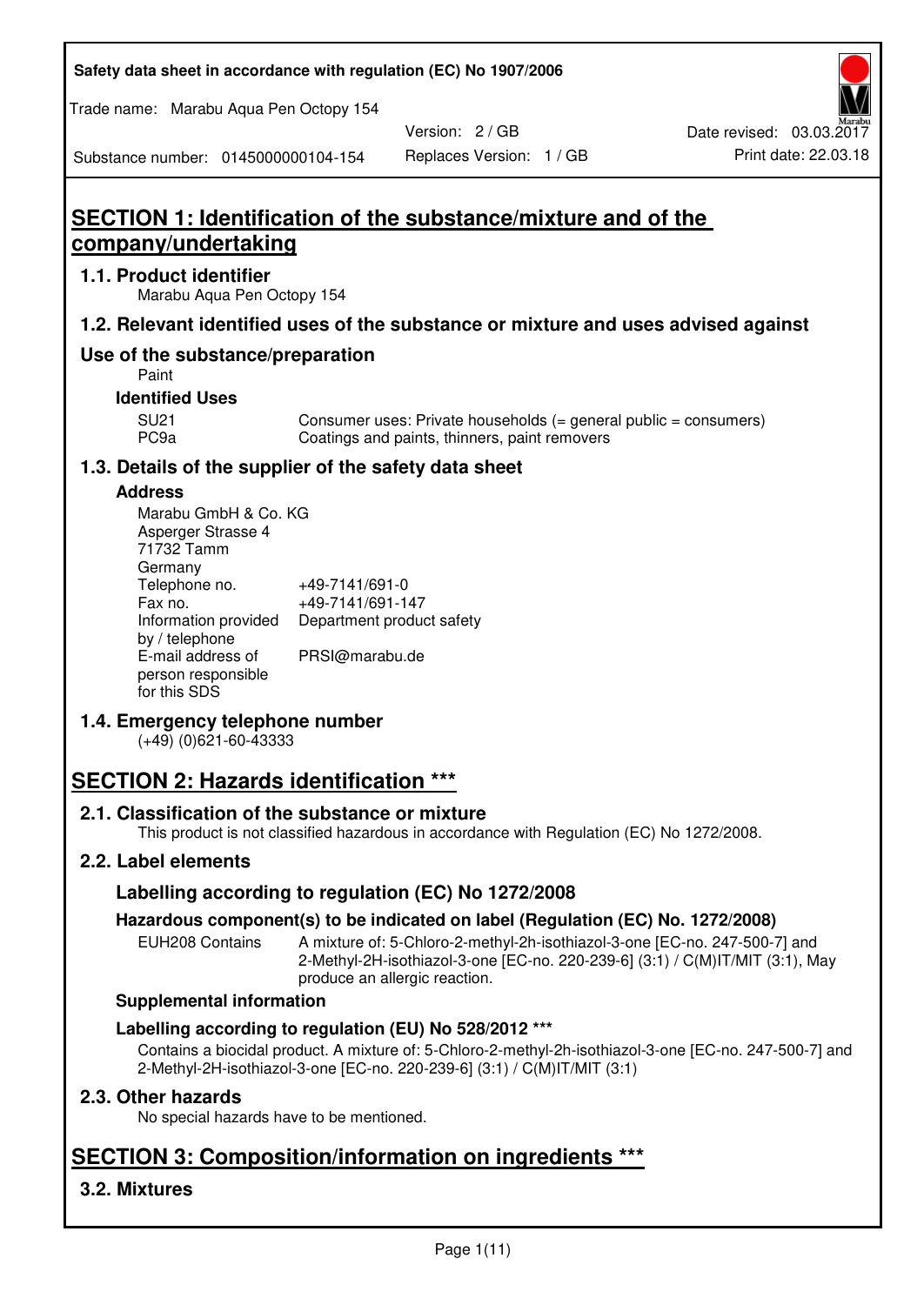| Safety data sheet in accordance with regulation (EC) No 1907/2006                                                                                                 |                                                                                                                       |                              |                                                      |                                                                  |               |                                                  |
|-------------------------------------------------------------------------------------------------------------------------------------------------------------------|-----------------------------------------------------------------------------------------------------------------------|------------------------------|------------------------------------------------------|------------------------------------------------------------------|---------------|--------------------------------------------------|
| Trade name: Marabu Aqua Pen Octopy 154                                                                                                                            |                                                                                                                       |                              |                                                      |                                                                  |               |                                                  |
| Substance number: 0145000000104-154                                                                                                                               |                                                                                                                       | Version: 2 / GB              |                                                      | Replaces Version: 1 / GB                                         |               | Date revised: 03.03.2017<br>Print date: 22.03.18 |
| <b>Chemical characterization</b>                                                                                                                                  |                                                                                                                       |                              |                                                      |                                                                  |               |                                                  |
| Paint based on water                                                                                                                                              |                                                                                                                       |                              |                                                      |                                                                  |               |                                                  |
| <b>Hazardous ingredients</b>                                                                                                                                      |                                                                                                                       |                              |                                                      |                                                                  |               |                                                  |
| <b>Ethanediol</b><br>CAS No.<br>EINECS no.<br>Registration no.<br>Concentration                                                                                   | $107 - 21 - 1$<br>203-473-3<br>01-2119456816-28<br>$>=$                                                               | 1                            | $\overline{\phantom{0}}$                             | 10                                                               | $\%$          |                                                  |
| Classification (Regulation (EC) No. 1272/2008)                                                                                                                    | Acute Tox. 4<br>STOT RE 2                                                                                             |                              | H302<br>H373                                         |                                                                  |               |                                                  |
| <b>Bronopol (INN)</b><br>CAS No.<br>EINECS no.<br>Concentration                                                                                                   | $52 - 51 - 7$<br>200-143-0<br>$>=$                                                                                    | 0,01                         | $\lt$                                                | 0,1                                                              | $\frac{1}{6}$ |                                                  |
| Classification (Regulation (EC) No. 1272/2008)                                                                                                                    |                                                                                                                       |                              |                                                      |                                                                  |               |                                                  |
|                                                                                                                                                                   | Eye Dam. 1<br>Skin Irrit. 2<br>STOT SE 3<br>Acute Tox. 4<br>Acute Tox. 4<br>Aquatic Acute 1<br>Aquatic Chronic 1      |                              | H318<br>H315<br>H335<br>H302<br>H312<br>H400<br>H410 |                                                                  |               |                                                  |
| Concentration limits (Regulation (EC) No. 1272/2008)                                                                                                              | Aquatic Acute 1<br>Aquatic Chronic                                                                                    | H400<br>H410                 | $M = 10$<br>$M = 1$                                  |                                                                  |               |                                                  |
| A mixture of: 5-Chloro-2-methyl-2h-isothiazol-3-one [EC-no. 247-500-7] and<br>2-Methyl-2H-isothiazol-3-one [EC-no. 220-239-6] (3:1) / C(M)IT/MIT (3:1)<br>CAS No. | 55965-84-9                                                                                                            |                              |                                                      |                                                                  |               |                                                  |
| Concentration                                                                                                                                                     |                                                                                                                       |                              | $\,<\,$                                              | 0,0015                                                           | $\%$          |                                                  |
| Classification (Regulation (EC) No. 1272/2008)                                                                                                                    | Acute Tox. 3<br>Aquatic Chronic 1<br>Aquatic Acute 1<br>Skin Sens. 1<br>Skin Corr. 1B<br>Acute Tox. 3<br>Acute Tox. 3 |                              | H331<br>H410<br>H400<br>H317<br>H314<br>H311<br>H301 |                                                                  |               |                                                  |
| Concentration limits (Regulation (EC) No. 1272/2008)                                                                                                              | Skin Corr. 1B<br>Eye Irrit. 2<br>Skin Irrit. 2<br>Skin Sens. 1                                                        | H314<br>H319<br>H315<br>H317 | $>= 0,6$                                             | $\epsilon = 0.06 < 0.6$<br>$\epsilon = 0.06 < 0.6$<br>$= 0,0015$ |               |                                                  |
| <b>Further ingredients ***</b>                                                                                                                                    |                                                                                                                       |                              |                                                      |                                                                  |               |                                                  |
| Glycerol                                                                                                                                                          |                                                                                                                       |                              |                                                      |                                                                  |               |                                                  |
| CAS No.<br>EINECS no.<br>Concentration                                                                                                                            | $56 - 81 - 5$<br>200-289-5<br>$>=$                                                                                    | 10                           | $\,<\,$                                              | 25                                                               | $\%$          | $[3]$                                            |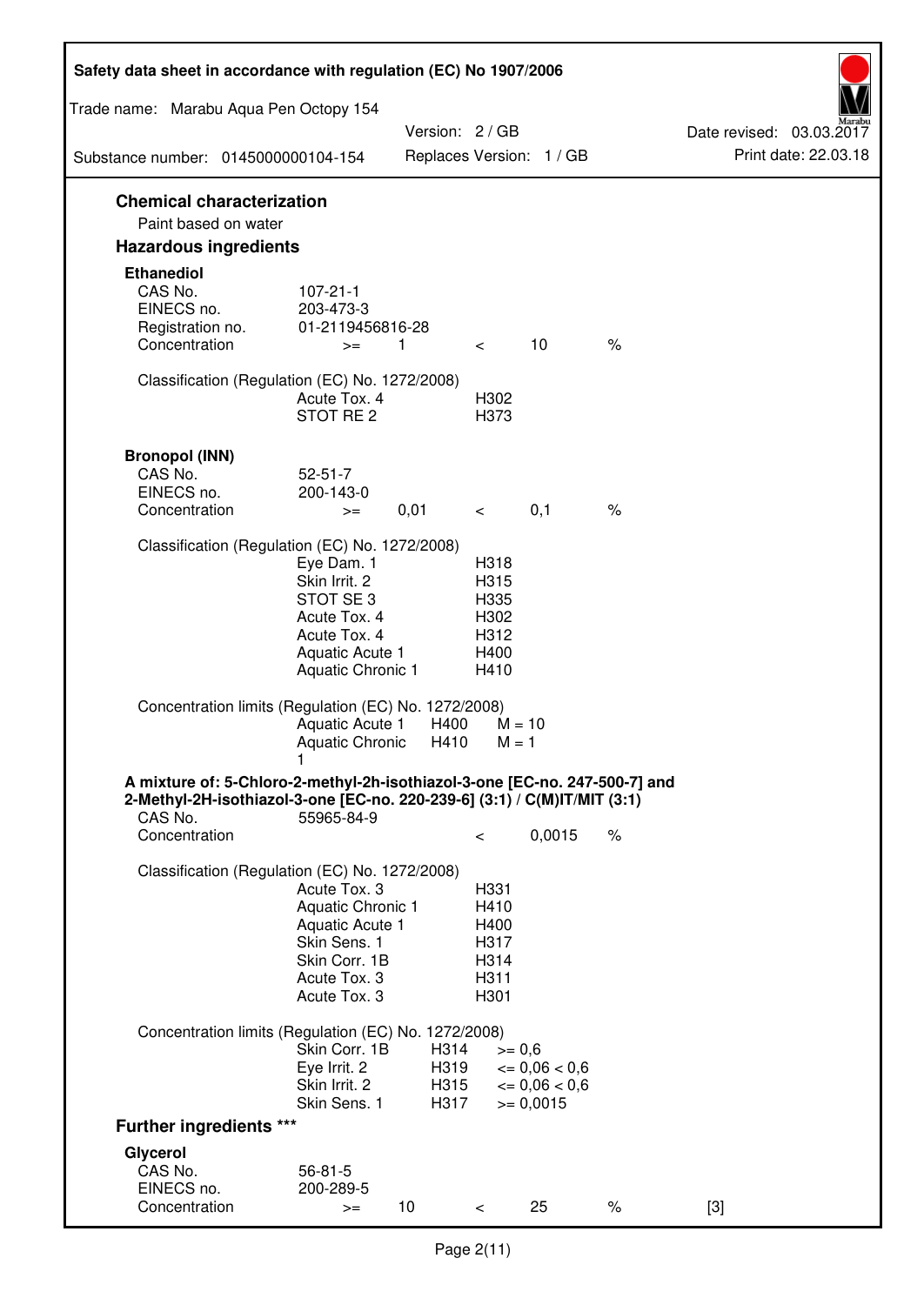| Safety data sheet in accordance with regulation (EC) No 1907/2006                                            |                                                                                                            |                          |
|--------------------------------------------------------------------------------------------------------------|------------------------------------------------------------------------------------------------------------|--------------------------|
| Trade name: Marabu Aqua Pen Octopy 154                                                                       |                                                                                                            |                          |
|                                                                                                              | Version: 2 / GB                                                                                            | Date revised: 03.03.2017 |
| Substance number: 0145000000104-154                                                                          | Replaces Version: 1 / GB                                                                                   | Print date: 22.03.18     |
|                                                                                                              |                                                                                                            |                          |
|                                                                                                              |                                                                                                            |                          |
| $\star$                                                                                                      |                                                                                                            |                          |
|                                                                                                              |                                                                                                            |                          |
| [3] Substance with occupational exposure limits                                                              |                                                                                                            |                          |
| <b>SECTION 4: First aid measures</b>                                                                         |                                                                                                            |                          |
| 4.1. Description of first aid measures                                                                       |                                                                                                            |                          |
| After skin contact                                                                                           |                                                                                                            |                          |
| Wash with plenty of water and soap. Do NOT use solvents or thinners.                                         |                                                                                                            |                          |
| After eye contact                                                                                            |                                                                                                            |                          |
|                                                                                                              | Separate eyelids, wash the eyes thoroughly with water (15 min.). In case of irritation consult an oculist. |                          |
| <b>After ingestion</b>                                                                                       |                                                                                                            |                          |
| medical treatment.                                                                                           | Rinse mouth thoroughly with water. If larger amounts are swallowed or in the event of symptoms take        |                          |
| 4.2. Most important symptoms and effects, both acute and delayed<br>Until now no symptoms known so far.      |                                                                                                            |                          |
| 4.3. Indication of any immediate medical attention and special treatment needed                              |                                                                                                            |                          |
| Hints for the physician / treatment                                                                          |                                                                                                            |                          |
| Treat symptomatically                                                                                        |                                                                                                            |                          |
|                                                                                                              |                                                                                                            |                          |
| <b>SECTION 5: Firefighting measures</b>                                                                      |                                                                                                            |                          |
| 5.1. Extinguishing media                                                                                     |                                                                                                            |                          |
| Suitable extinguishing media                                                                                 |                                                                                                            |                          |
| Carbon dioxide, Foam, Sand, Water                                                                            |                                                                                                            |                          |
| 5.2. Special hazards arising from the substance or mixture                                                   |                                                                                                            |                          |
| black smoke                                                                                                  | In the event of fire the following can be released: Carbon monoxide (CO); Carbon dioxide (CO2); dense      |                          |
| 5.3. Advice for firefighters                                                                                 |                                                                                                            |                          |
| <b>Other information</b>                                                                                     |                                                                                                            |                          |
|                                                                                                              | Collect contaminated fire-fighting water separately, must not be discharged into the drains.               |                          |
| <b>SECTION 6: Accidental release measures</b>                                                                |                                                                                                            |                          |
| 6.1. Personal precautions, protective equipment and emergency procedures<br>No particular measures required. |                                                                                                            |                          |
| 6.2. Environmental precautions<br>No particular measures required.                                           |                                                                                                            |                          |
|                                                                                                              |                                                                                                            |                          |

**6.3. Methods and material for containment and cleaning up**  Clean preferably with a detergent - avoid use of solvents.

## **6.4. Reference to other sections**

Information regarding Safe handling, see Section 7. Information regarding personal protective measures, see Section 8. Information regarding waste disposal, see Section 13.

# **SECTION 7: Handling and storage**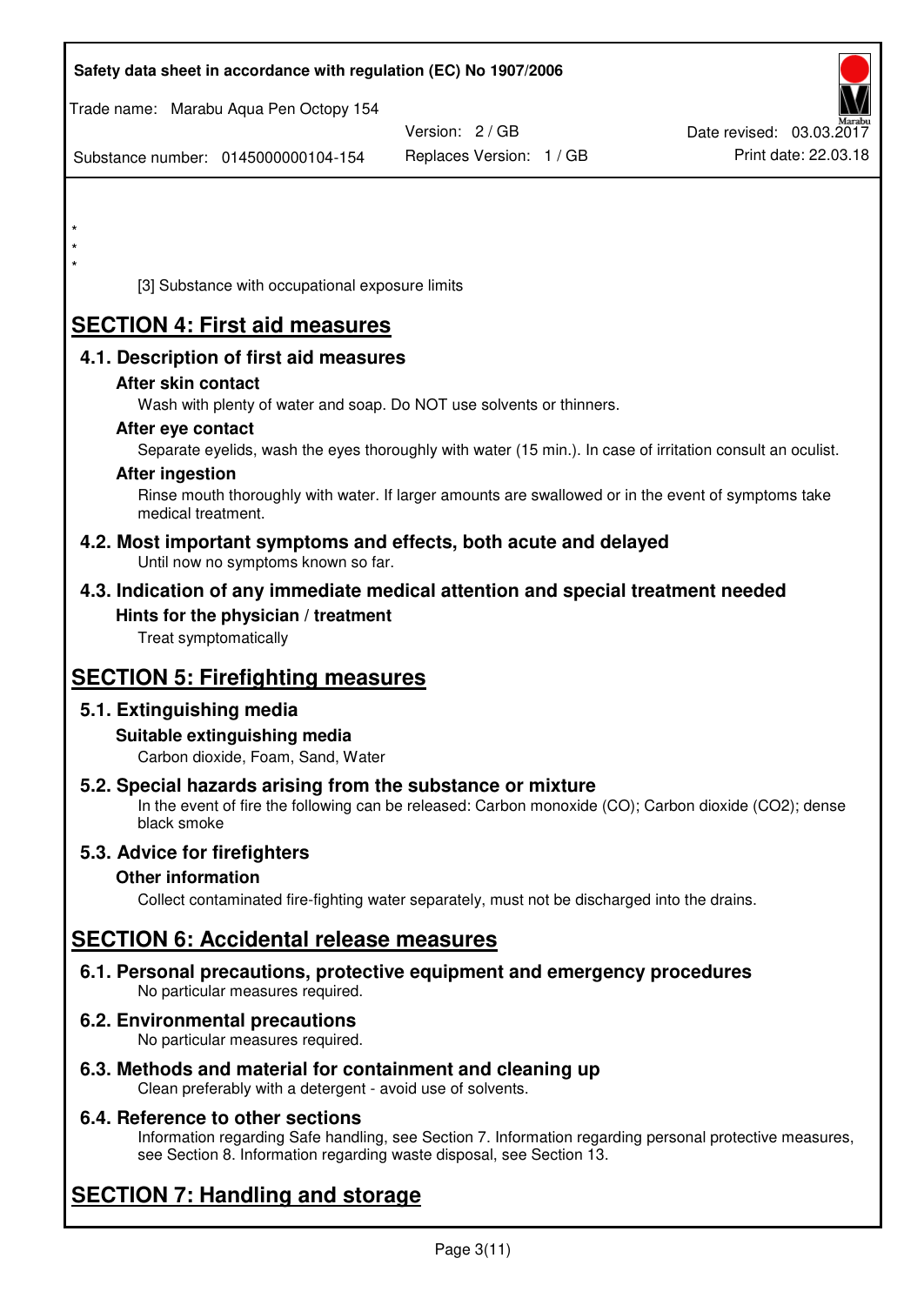| Safety data sheet in accordance with regulation (EC) No 1907/2006                                                                                                                               |                                                                                                                                                                                          |                          |
|-------------------------------------------------------------------------------------------------------------------------------------------------------------------------------------------------|------------------------------------------------------------------------------------------------------------------------------------------------------------------------------------------|--------------------------|
| Trade name: Marabu Aqua Pen Octopy 154                                                                                                                                                          |                                                                                                                                                                                          |                          |
|                                                                                                                                                                                                 | Version: 2/GB                                                                                                                                                                            | Date revised: 03.03.2017 |
| Substance number: 0145000000104-154                                                                                                                                                             | Replaces Version: 1 / GB                                                                                                                                                                 | Print date: 22.03.18     |
| 7.1. Precautions for safe handling<br><b>Advice on safe handling</b><br>Advice on protection against fire and explosion<br>No special measures required.<br>T <sub>2</sub><br>Temperature class | Avoid skin and eye contact. Smoking, eating and drinking shall be prohibited in application area.<br>Classification of fires / temperature class / Ignition group / Dust explosion class |                          |
|                                                                                                                                                                                                 | 7.2. Conditions for safe storage, including any incompatibilities                                                                                                                        |                          |
| Requirements for storage rooms and vessels<br>Store in frostfree conditions.                                                                                                                    |                                                                                                                                                                                          |                          |
| Storage class according to TRGS 510                                                                                                                                                             |                                                                                                                                                                                          |                          |
| Storage class according to<br>12<br><b>TRGS 510</b>                                                                                                                                             | Non-combustible liquids                                                                                                                                                                  |                          |
| 7.3. Specific end use(s)<br>Paint                                                                                                                                                               |                                                                                                                                                                                          |                          |
| <b>SECTION 8: Exposure controls/personal protection</b>                                                                                                                                         |                                                                                                                                                                                          |                          |
| 8.1. Control parameters                                                                                                                                                                         |                                                                                                                                                                                          |                          |
| <b>Exposure limit values</b>                                                                                                                                                                    |                                                                                                                                                                                          |                          |
| <b>Ethanediol</b>                                                                                                                                                                               |                                                                                                                                                                                          |                          |
| List<br><b>Type</b>                                                                                                                                                                             | EH40<br><b>WEL</b>                                                                                                                                                                       |                          |
| Value                                                                                                                                                                                           | 10<br>mg/m <sup>3</sup>                                                                                                                                                                  |                          |
| Skin resorption / sensibilisation: Sk;                                                                                                                                                          | <b>Status: 2011</b>                                                                                                                                                                      |                          |
| Glycerol<br>List                                                                                                                                                                                | <b>EH40</b>                                                                                                                                                                              |                          |
| <b>Type</b>                                                                                                                                                                                     | <b>WEL</b>                                                                                                                                                                               |                          |
| Value<br><b>Status: 2011</b>                                                                                                                                                                    | 10<br>mg/m <sup>3</sup>                                                                                                                                                                  |                          |
| <b>Other information</b>                                                                                                                                                                        |                                                                                                                                                                                          |                          |
| There are not known any further control parameters.                                                                                                                                             |                                                                                                                                                                                          |                          |
| <b>Derived No/Minimal Effect Levels (DNEL/DMEL)</b>                                                                                                                                             |                                                                                                                                                                                          |                          |
| <b>Ethanediol</b>                                                                                                                                                                               |                                                                                                                                                                                          |                          |
| Type of value<br>Reference group                                                                                                                                                                | Derived No Effect Level (DNEL)<br>Worker                                                                                                                                                 |                          |
| Duration of exposure                                                                                                                                                                            | Long term                                                                                                                                                                                |                          |
| Route of exposure                                                                                                                                                                               | inhalative                                                                                                                                                                               |                          |
| Mode of action<br>Concentration                                                                                                                                                                 | Local effects<br>35                                                                                                                                                                      | mg/m <sup>3</sup>        |
|                                                                                                                                                                                                 |                                                                                                                                                                                          |                          |
| Type of value<br>Reference group                                                                                                                                                                | Derived No Effect Level (DNEL)<br>Worker                                                                                                                                                 |                          |
| Duration of exposure                                                                                                                                                                            | Long term                                                                                                                                                                                |                          |
| Route of exposure                                                                                                                                                                               | dermal                                                                                                                                                                                   |                          |
| Mode of action<br>Concentration                                                                                                                                                                 | Systemic effects<br>106                                                                                                                                                                  | mg/kg                    |
|                                                                                                                                                                                                 |                                                                                                                                                                                          |                          |
| Type of value<br>Reference group                                                                                                                                                                | Derived No Effect Level (DNEL)<br>Consumer                                                                                                                                               |                          |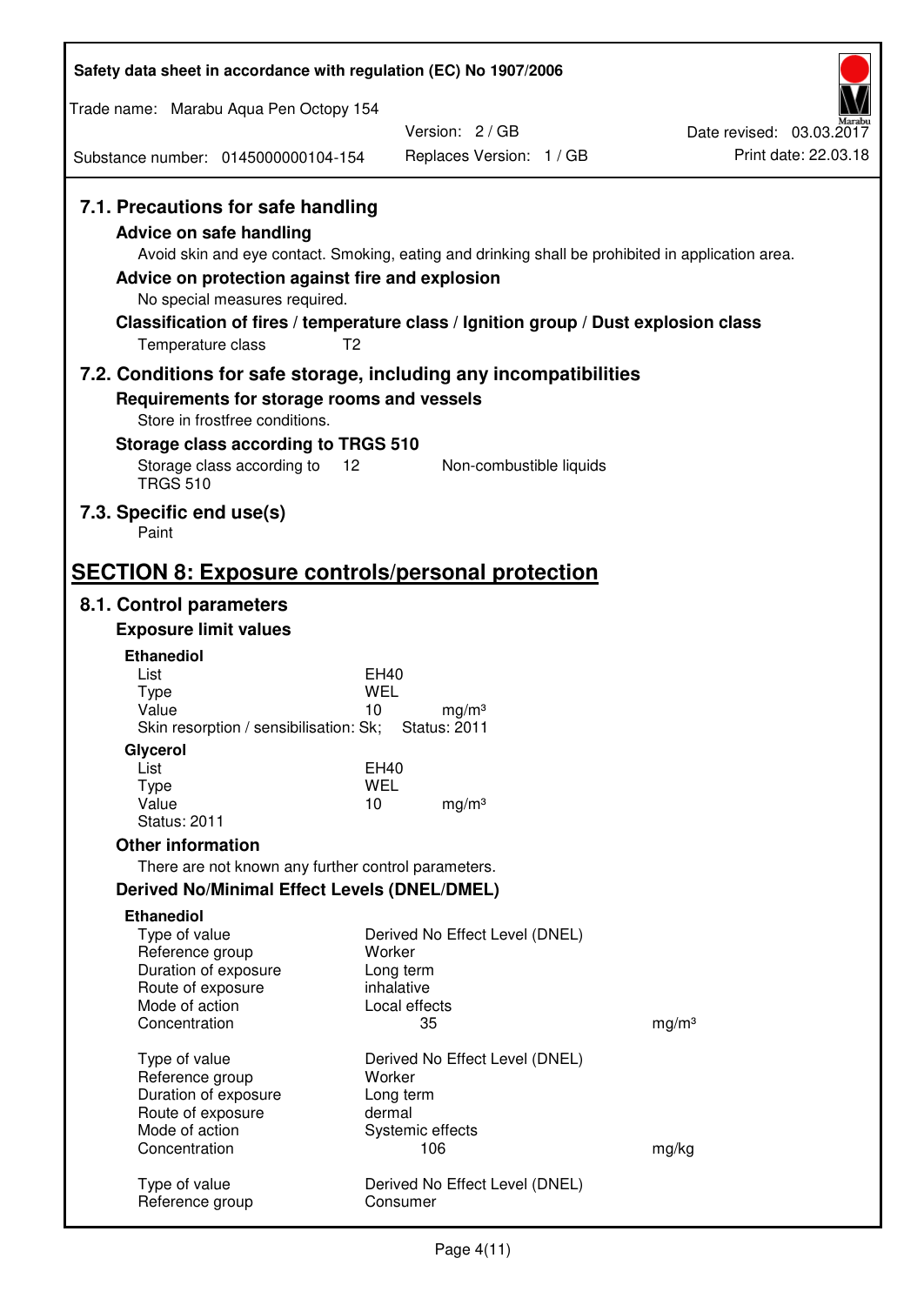| Safety data sheet in accordance with regulation (EC) No 1907/2006 |                                                                                                       |                          |  |  |
|-------------------------------------------------------------------|-------------------------------------------------------------------------------------------------------|--------------------------|--|--|
| Trade name: Marabu Aqua Pen Octopy 154                            | Version: 2 / GB                                                                                       | Date revised: 03.03.2017 |  |  |
| Substance number: 0145000000104-154                               | Replaces Version: 1 / GB                                                                              | Print date: 22.03.18     |  |  |
| Duration of exposure                                              | Long term                                                                                             |                          |  |  |
| Route of exposure<br>Mode of action                               | inhalative<br>Local effects                                                                           |                          |  |  |
| Concentration                                                     | 7                                                                                                     | mg/m <sup>3</sup>        |  |  |
|                                                                   |                                                                                                       |                          |  |  |
| Type of value                                                     | Derived No Effect Level (DNEL)                                                                        |                          |  |  |
| Reference group                                                   | Consumer                                                                                              |                          |  |  |
| Duration of exposure<br>Route of exposure                         | Long term<br>dermal                                                                                   |                          |  |  |
| Mode of action                                                    | Systemic effects                                                                                      |                          |  |  |
| Concentration                                                     | 53                                                                                                    | mg/kg                    |  |  |
|                                                                   |                                                                                                       |                          |  |  |
| <b>Predicted No Effect Concentration (PNEC)</b>                   |                                                                                                       |                          |  |  |
| <b>Ethanediol</b>                                                 |                                                                                                       |                          |  |  |
| Type of value                                                     | <b>PNEC</b>                                                                                           |                          |  |  |
| <b>Type</b><br>Concentration                                      | Freshwater<br>10                                                                                      | mg/l                     |  |  |
|                                                                   |                                                                                                       |                          |  |  |
| Type of value                                                     | <b>PNEC</b>                                                                                           |                          |  |  |
| <b>Type</b>                                                       | Saltwater                                                                                             |                          |  |  |
| Concentration                                                     | 1                                                                                                     | mg/l                     |  |  |
| Type of value                                                     | <b>PNEC</b>                                                                                           |                          |  |  |
| <b>Type</b>                                                       | Water (intermittent release)                                                                          |                          |  |  |
| Concentration                                                     | 10                                                                                                    | mg/l                     |  |  |
| Type of value                                                     | <b>PNEC</b>                                                                                           |                          |  |  |
| <b>Type</b>                                                       | Sewage treatment plant (STP)                                                                          |                          |  |  |
| Concentration                                                     | 199,5                                                                                                 | mg/l                     |  |  |
| Type of value                                                     | <b>PNEC</b>                                                                                           |                          |  |  |
| Type                                                              | Freshwater sediment                                                                                   |                          |  |  |
| Concentration                                                     | 37                                                                                                    | mg/kg                    |  |  |
|                                                                   |                                                                                                       |                          |  |  |
| Type of value<br><b>Type</b>                                      | <b>PNEC</b><br>Marine sediment                                                                        |                          |  |  |
| Concentration                                                     | 3,7                                                                                                   | mg/kg                    |  |  |
|                                                                   |                                                                                                       |                          |  |  |
| Type of value                                                     | <b>PNEC</b>                                                                                           |                          |  |  |
| <b>Type</b><br>Concentration                                      | Soil<br>1,53                                                                                          | mg/kg                    |  |  |
|                                                                   |                                                                                                       |                          |  |  |
| 8.2. Exposure controls                                            |                                                                                                       |                          |  |  |
| <b>Exposure controls</b>                                          |                                                                                                       |                          |  |  |
| Provide adequate ventilation.                                     |                                                                                                       |                          |  |  |
| <b>Respiratory protection</b>                                     |                                                                                                       |                          |  |  |
| Not necessary.                                                    |                                                                                                       |                          |  |  |
| <b>Hand protection</b>                                            |                                                                                                       |                          |  |  |
| Not necessary.                                                    |                                                                                                       |                          |  |  |
| In case of intensive contact wear protective gloves.              |                                                                                                       |                          |  |  |
| individual or combination of chemicals.                           | There is no one glove material or combination of materials that will give unlimited resistance to any |                          |  |  |
|                                                                   | For prolonged or repeated handling nitrile rubber gloves with textile undergloves are required.       |                          |  |  |
| Material thickness<br>>                                           | 0,5<br>mm                                                                                             |                          |  |  |
| Breakthrough time<br><                                            | 30<br>min                                                                                             |                          |  |  |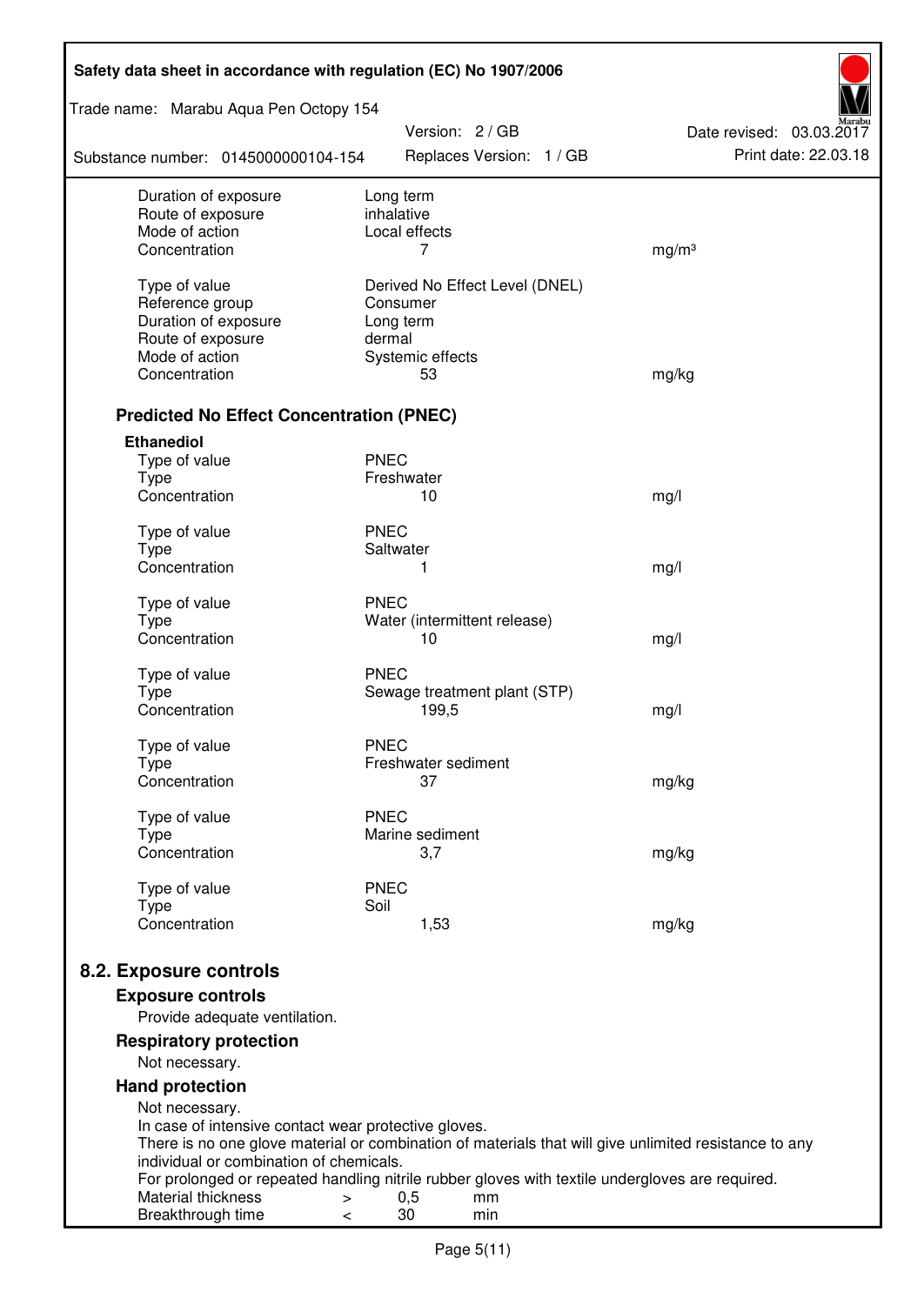| Safety data sheet in accordance with regulation (EC) No 1907/2006                                                                                                                                                                                                                                                                                                                                                                                                                                                                                                                                                                                                                  |  |  |  |  |
|------------------------------------------------------------------------------------------------------------------------------------------------------------------------------------------------------------------------------------------------------------------------------------------------------------------------------------------------------------------------------------------------------------------------------------------------------------------------------------------------------------------------------------------------------------------------------------------------------------------------------------------------------------------------------------|--|--|--|--|
| Trade name: Marabu Aqua Pen Octopy 154                                                                                                                                                                                                                                                                                                                                                                                                                                                                                                                                                                                                                                             |  |  |  |  |
| Version: 2/GB<br>Date revised: 03.03.2017                                                                                                                                                                                                                                                                                                                                                                                                                                                                                                                                                                                                                                          |  |  |  |  |
| Print date: 22.03.18<br>Replaces Version: 1 / GB<br>Substance number: 0145000000104-154                                                                                                                                                                                                                                                                                                                                                                                                                                                                                                                                                                                            |  |  |  |  |
| The breakthrough time must be greater than the end use time of the product.<br>The instructions and information provided by the glove manufacturer on use, storage, maintenance and<br>replacement must be followed.<br>Gloves should be replaced regularly and if there is any sign of damage to the glove material.<br>Always ensure that gloves are free from defects and that they are stored and used correctly.<br>The performance or effectiveness of the glove may be reduced by physical/ chemical damage and poor<br>maintenance.<br>Barrier creams may help to protect the exposed areas of the skin, they should however not be applied<br>once exposure has occurred. |  |  |  |  |
| Eye protection                                                                                                                                                                                                                                                                                                                                                                                                                                                                                                                                                                                                                                                                     |  |  |  |  |
| Not necessary.                                                                                                                                                                                                                                                                                                                                                                                                                                                                                                                                                                                                                                                                     |  |  |  |  |
| <b>Body protection</b>                                                                                                                                                                                                                                                                                                                                                                                                                                                                                                                                                                                                                                                             |  |  |  |  |
| Not applicable.                                                                                                                                                                                                                                                                                                                                                                                                                                                                                                                                                                                                                                                                    |  |  |  |  |
|                                                                                                                                                                                                                                                                                                                                                                                                                                                                                                                                                                                                                                                                                    |  |  |  |  |
| <b>SECTION 9: Physical and chemical properties</b>                                                                                                                                                                                                                                                                                                                                                                                                                                                                                                                                                                                                                                 |  |  |  |  |
| 9.1. Information on basic physical and chemical properties                                                                                                                                                                                                                                                                                                                                                                                                                                                                                                                                                                                                                         |  |  |  |  |
| Form<br>liquid                                                                                                                                                                                                                                                                                                                                                                                                                                                                                                                                                                                                                                                                     |  |  |  |  |
| coloured<br><b>Colour</b><br>odourless<br><b>Odour</b>                                                                                                                                                                                                                                                                                                                                                                                                                                                                                                                                                                                                                             |  |  |  |  |
|                                                                                                                                                                                                                                                                                                                                                                                                                                                                                                                                                                                                                                                                                    |  |  |  |  |
| <b>Odour threshold</b>                                                                                                                                                                                                                                                                                                                                                                                                                                                                                                                                                                                                                                                             |  |  |  |  |
| Remarks<br>No data available                                                                                                                                                                                                                                                                                                                                                                                                                                                                                                                                                                                                                                                       |  |  |  |  |
| <b>Melting point</b>                                                                                                                                                                                                                                                                                                                                                                                                                                                                                                                                                                                                                                                               |  |  |  |  |
| Remarks<br>not determined                                                                                                                                                                                                                                                                                                                                                                                                                                                                                                                                                                                                                                                          |  |  |  |  |
| <b>Freezing point</b>                                                                                                                                                                                                                                                                                                                                                                                                                                                                                                                                                                                                                                                              |  |  |  |  |
| Remarks<br>not determined                                                                                                                                                                                                                                                                                                                                                                                                                                                                                                                                                                                                                                                          |  |  |  |  |
| Initial boiling point and boiling range                                                                                                                                                                                                                                                                                                                                                                                                                                                                                                                                                                                                                                            |  |  |  |  |
| $\rm ^{\circ}C$<br>Value<br>appr. 100<br>hPa<br>1.013<br>Pressure                                                                                                                                                                                                                                                                                                                                                                                                                                                                                                                                                                                                                  |  |  |  |  |
| Source<br>Literature value                                                                                                                                                                                                                                                                                                                                                                                                                                                                                                                                                                                                                                                         |  |  |  |  |
| <b>Flash point</b>                                                                                                                                                                                                                                                                                                                                                                                                                                                                                                                                                                                                                                                                 |  |  |  |  |
| Remarks<br>Not applicable                                                                                                                                                                                                                                                                                                                                                                                                                                                                                                                                                                                                                                                          |  |  |  |  |
| Evaporation rate (ether $= 1$ ) :                                                                                                                                                                                                                                                                                                                                                                                                                                                                                                                                                                                                                                                  |  |  |  |  |
| Remarks<br>not determined                                                                                                                                                                                                                                                                                                                                                                                                                                                                                                                                                                                                                                                          |  |  |  |  |
| Flammability (solid, gas)                                                                                                                                                                                                                                                                                                                                                                                                                                                                                                                                                                                                                                                          |  |  |  |  |
| Not applicable                                                                                                                                                                                                                                                                                                                                                                                                                                                                                                                                                                                                                                                                     |  |  |  |  |
| Upper/lower flammability or explosive limits                                                                                                                                                                                                                                                                                                                                                                                                                                                                                                                                                                                                                                       |  |  |  |  |
| Lower explosion limit<br>3,2<br>$%$ (V)<br>appr.                                                                                                                                                                                                                                                                                                                                                                                                                                                                                                                                                                                                                                   |  |  |  |  |
| 53<br>$%$ $(V)$<br>Upper explosion limit<br>appr.                                                                                                                                                                                                                                                                                                                                                                                                                                                                                                                                                                                                                                  |  |  |  |  |
| Literature value<br>Source                                                                                                                                                                                                                                                                                                                                                                                                                                                                                                                                                                                                                                                         |  |  |  |  |
| Vapour pressure                                                                                                                                                                                                                                                                                                                                                                                                                                                                                                                                                                                                                                                                    |  |  |  |  |
| hPa<br>Value<br>23<br>appr.<br>°C                                                                                                                                                                                                                                                                                                                                                                                                                                                                                                                                                                                                                                                  |  |  |  |  |
| 20<br>Temperature<br>Method<br>Value taken from the literature                                                                                                                                                                                                                                                                                                                                                                                                                                                                                                                                                                                                                     |  |  |  |  |
| <b>Vapour density</b>                                                                                                                                                                                                                                                                                                                                                                                                                                                                                                                                                                                                                                                              |  |  |  |  |
| Remarks<br>not determined                                                                                                                                                                                                                                                                                                                                                                                                                                                                                                                                                                                                                                                          |  |  |  |  |
| <b>Density</b>                                                                                                                                                                                                                                                                                                                                                                                                                                                                                                                                                                                                                                                                     |  |  |  |  |
| Remarks<br>not determined                                                                                                                                                                                                                                                                                                                                                                                                                                                                                                                                                                                                                                                          |  |  |  |  |
| Solubility in water                                                                                                                                                                                                                                                                                                                                                                                                                                                                                                                                                                                                                                                                |  |  |  |  |
| Remarks<br>miscible                                                                                                                                                                                                                                                                                                                                                                                                                                                                                                                                                                                                                                                                |  |  |  |  |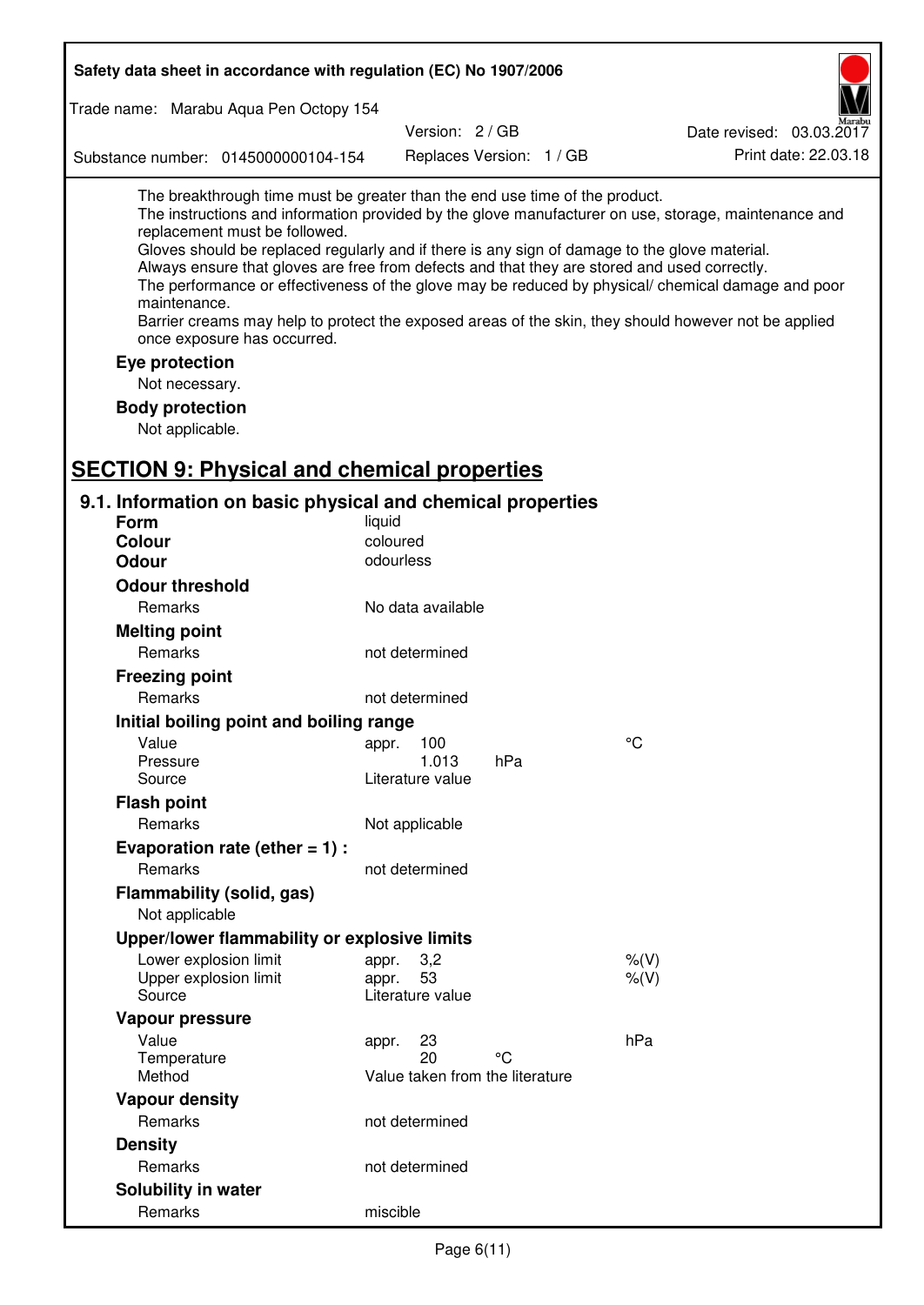| Safety data sheet in accordance with regulation (EC) No 1907/2006                    |       |                                                                   |    |                                                  |
|--------------------------------------------------------------------------------------|-------|-------------------------------------------------------------------|----|--------------------------------------------------|
| Trade name: Marabu Aqua Pen Octopy 154                                               |       |                                                                   |    |                                                  |
| Substance number: 0145000000104-154                                                  |       | Version: 2 / GB<br>Replaces Version: 1 / GB                       |    | Date revised: 03.03.2017<br>Print date: 22.03.18 |
| Ignition temperature                                                                 |       |                                                                   |    |                                                  |
| Value<br>Source                                                                      | appr. | 410<br>Literature value                                           | °C |                                                  |
| <b>Viscosity</b>                                                                     |       |                                                                   |    |                                                  |
| Remarks                                                                              |       |                                                                   |    |                                                  |
| Remarks                                                                              |       | not determined                                                    |    |                                                  |
| 9.2. Other information                                                               |       |                                                                   |    |                                                  |
| <b>Other information</b><br>None known                                               |       |                                                                   |    |                                                  |
|                                                                                      |       |                                                                   |    |                                                  |
| <b>SECTION 10: Stability and reactivity</b>                                          |       |                                                                   |    |                                                  |
| 10.1. Reactivity<br>None                                                             |       |                                                                   |    |                                                  |
| 10.2. Chemical stability<br>No hazardous reactions known.                            |       |                                                                   |    |                                                  |
| 10.3. Possibility of hazardous reactions<br>No hazardous reactions known.            |       |                                                                   |    |                                                  |
| 10.4. Conditions to avoid<br>No hazardous reactions known.                           |       |                                                                   |    |                                                  |
| 10.5. Incompatible materials<br>None                                                 |       |                                                                   |    |                                                  |
| 10.6. Hazardous decomposition products<br>No hazardous decomposition products known. |       |                                                                   |    |                                                  |
| <b>SECTION 11: Toxicological information</b>                                         |       |                                                                   |    |                                                  |
| 11.1. Information on toxicological effects                                           |       |                                                                   |    |                                                  |
| <b>Acute oral toxicity</b>                                                           |       |                                                                   |    |                                                  |
| Remarks                                                                              |       | Based on available data, the classification criteria are not met. |    |                                                  |
| <b>Acute dermal toxicity</b><br>Remarks                                              |       | Based on available data, the classification criteria are not met. |    |                                                  |
| <b>Acute inhalational toxicity</b>                                                   |       |                                                                   |    |                                                  |
| Remarks                                                                              |       | Based on available data, the classification criteria are not met. |    |                                                  |
| <b>Skin corrosion/irritation</b>                                                     |       |                                                                   |    |                                                  |
| Remarks                                                                              |       | Based on available data, the classification criteria are not met. |    |                                                  |
| Serious eye damage/irritation                                                        |       |                                                                   |    |                                                  |
| Remarks                                                                              |       | Based on available data, the classification criteria are not met. |    |                                                  |
| <b>Sensitization</b>                                                                 |       |                                                                   |    |                                                  |
| Remarks                                                                              |       | Based on available data, the classification criteria are not met. |    |                                                  |
| <b>Mutagenicity</b><br>Remarks                                                       |       | Based on available data, the classification criteria are not met. |    |                                                  |
| <b>Reproductive toxicity</b>                                                         |       |                                                                   |    |                                                  |
| Remarks                                                                              |       | Based on available data, the classification criteria are not met. |    |                                                  |
| Carcinogenicity                                                                      |       |                                                                   |    |                                                  |
| Remarks                                                                              |       | Based on available data, the classification criteria are not met. |    |                                                  |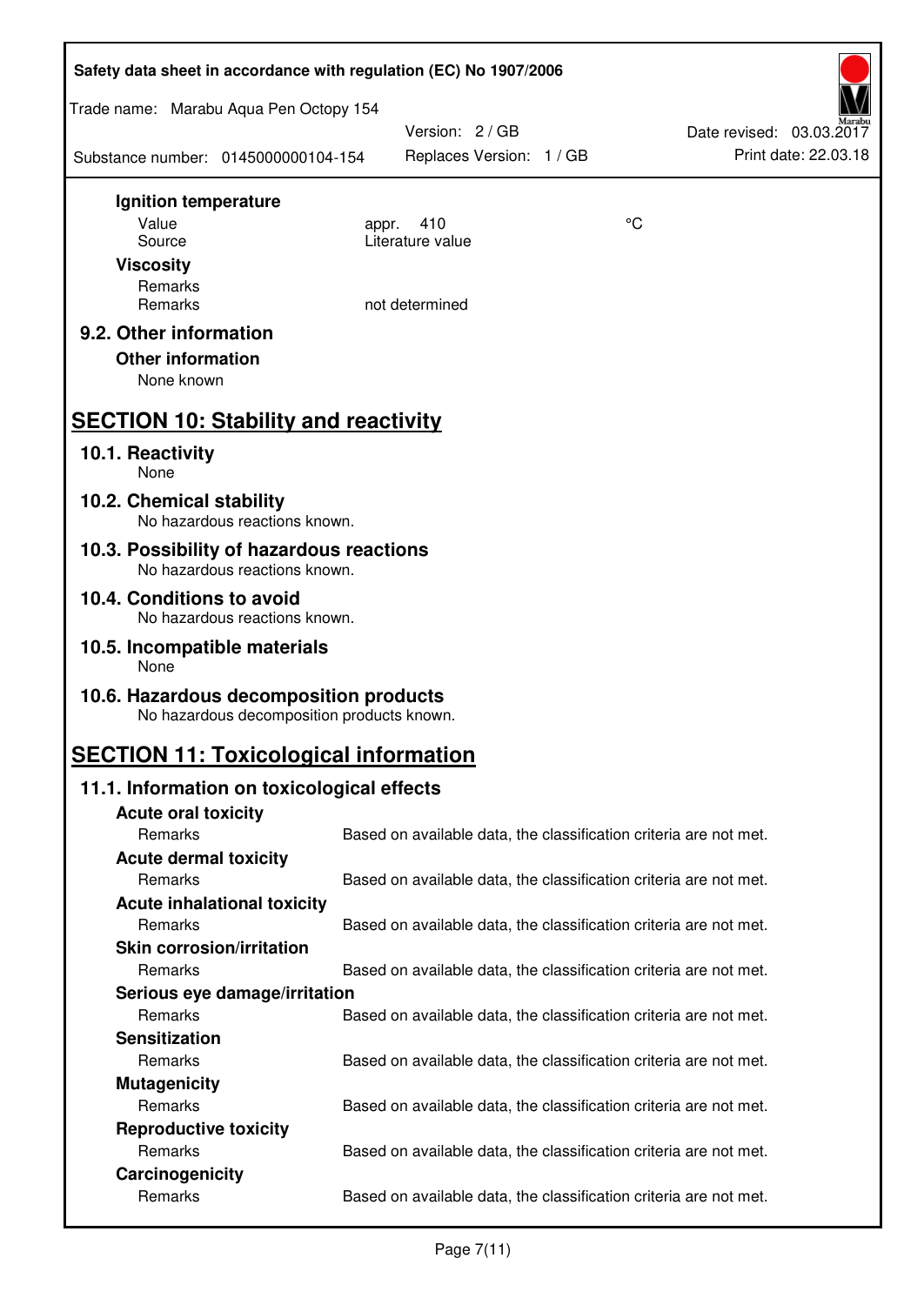#### **Safety data sheet in accordance with regulation (EC) No 1907/2006**

Trade name: Marabu Aqua Pen Octopy 154

Version: 2 / GB

Replaces Version: 1 / GB Print date: 22.03.18 Date revised: 03.03.2017

Substance number: 0145000000104-154

## **Specific Target Organ Toxicity (STOT)**

**Single exposure** 

Based on available data, the classification criteria are not met.

**Repeated exposure** 

Remarks Based on available data, the classification criteria are not met.

#### **Aspiration hazard**

Based on available data, the classification criteria are not met.

#### **Experience in practice**

Provided all the recommended protective and safety precautions are taken, experience shows that no risk to health can be expected.

#### **Other information**

There are no data available on the mixture itself. The mixture has been assessed following the additivity method of the GHS/CLP Regulation (EC) No 1272/2008.

## **SECTION 12: Ecological information**

## **12.1. Toxicity**

#### **General information**

There are no data available on the mixture itself.Do not allow to enter drains or water courses.The mixture has been assessed following the summation method of the CLP Regulation (EC) No 1272/2008 and is not classified as dangerous for the environment.

## **12.2. Persistence and degradability**

#### **General information**

There are no data available on the mixture itself.

#### **12.3. Bioaccumulative potential**

#### **General information**

There are no data available on the mixture itself.

#### **12.4. Mobility in soil**

#### **General information**

There are no data available on the mixture itself.

**12.5. Results of PBT and vPvB assessment** 

#### **General information**

There are no data available on the mixture itself.

#### **12.6. Other adverse effects**

#### **General information**

There are no data available on the mixture itself.

# **SECTION 13: Disposal considerations**

## **13.1. Waste treatment methods**

#### **Disposal recommendations for the product**

The product can be placed with other household refuse. Small residues in containers can be washed-out with water and put into the drainage system.

#### **Disposal recommendations for packaging**

Packaging that cannot be cleaned should be disposed off as product waste. Completely emptied packagings can be given for recycling.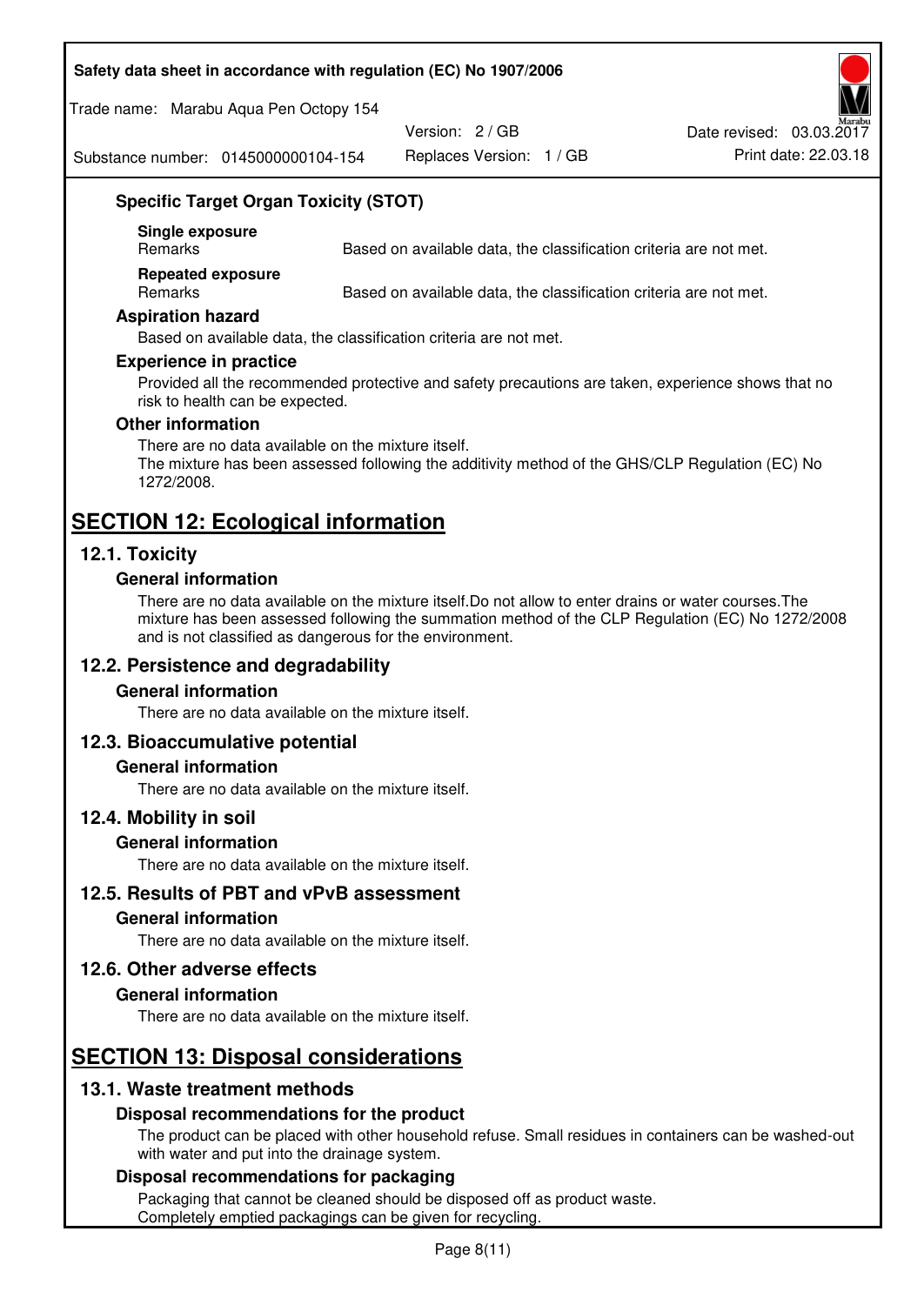| Safety data sheet in accordance with regulation (EC) No 1907/2006                                           |                                                                                                       |                          |
|-------------------------------------------------------------------------------------------------------------|-------------------------------------------------------------------------------------------------------|--------------------------|
| Trade name: Marabu Aqua Pen Octopy 154                                                                      | Version: 2 / GB                                                                                       | Date revised: 03.03.2017 |
| Substance number: 0145000000104-154                                                                         | Replaces Version: 1 / GB                                                                              | Print date: 22.03.18     |
| <b>SECTION 14: Transport information</b>                                                                    |                                                                                                       |                          |
| <b>Land transport ADR/RID</b><br>Non-dangerous goods<br>14.1. UN number                                     |                                                                                                       |                          |
| $UN -$<br>14.2. UN proper shipping name                                                                     |                                                                                                       |                          |
| 14.3. Transport hazard class(es)<br>Class                                                                   |                                                                                                       |                          |
| Label<br>14.4. Packing group<br>Packing group                                                               |                                                                                                       |                          |
| Transport category<br>0<br>14.5. Environmental hazards                                                      |                                                                                                       |                          |
| <b>Marine transport IMDG/GGVSee</b><br>14.1. UN number<br>$UN -$                                            | The product does not constitute a hazardous substance in sea transport.                               |                          |
| 14.2. UN proper shipping name                                                                               |                                                                                                       |                          |
| 14.3. Transport hazard class(es)<br>Class<br>Subsidiary risk                                                |                                                                                                       |                          |
| 14.4. Packing group<br>Packing group<br>14.5. Environmental hazards                                         |                                                                                                       |                          |
| no<br>Air transport ICAO/IATA<br>14.1. UN number                                                            | The product does not constitute a hazardous substance in air transport.                               |                          |
| $UN -$<br>14.2. UN proper shipping name                                                                     |                                                                                                       |                          |
| 14.3. Transport hazard class(es)<br>Class                                                                   |                                                                                                       |                          |
| Subsidiary risk<br>14.4. Packing group<br>Packing group                                                     |                                                                                                       |                          |
| 14.5. Environmental hazards                                                                                 |                                                                                                       |                          |
| Information for all modes of transport<br>14.6. Special precautions for user                                |                                                                                                       |                          |
| Transport within the user's premises:<br>Always transport in closed containers that are upright and secure. | Ensure that persons transporting the product know what to do in the event of an accident or spillage. |                          |
| <b>Other information</b><br>no                                                                              | 14.7. Transport in bulk according to Annex II of Marpol and the IBC Code                              |                          |
| <b>SECTION 15: Regulatory information ***</b>                                                               |                                                                                                       |                          |
| 15.1. Safety, health and environmental regulations/legislation specific for the substance                   |                                                                                                       |                          |

 $\mathbf{r}$ 

٦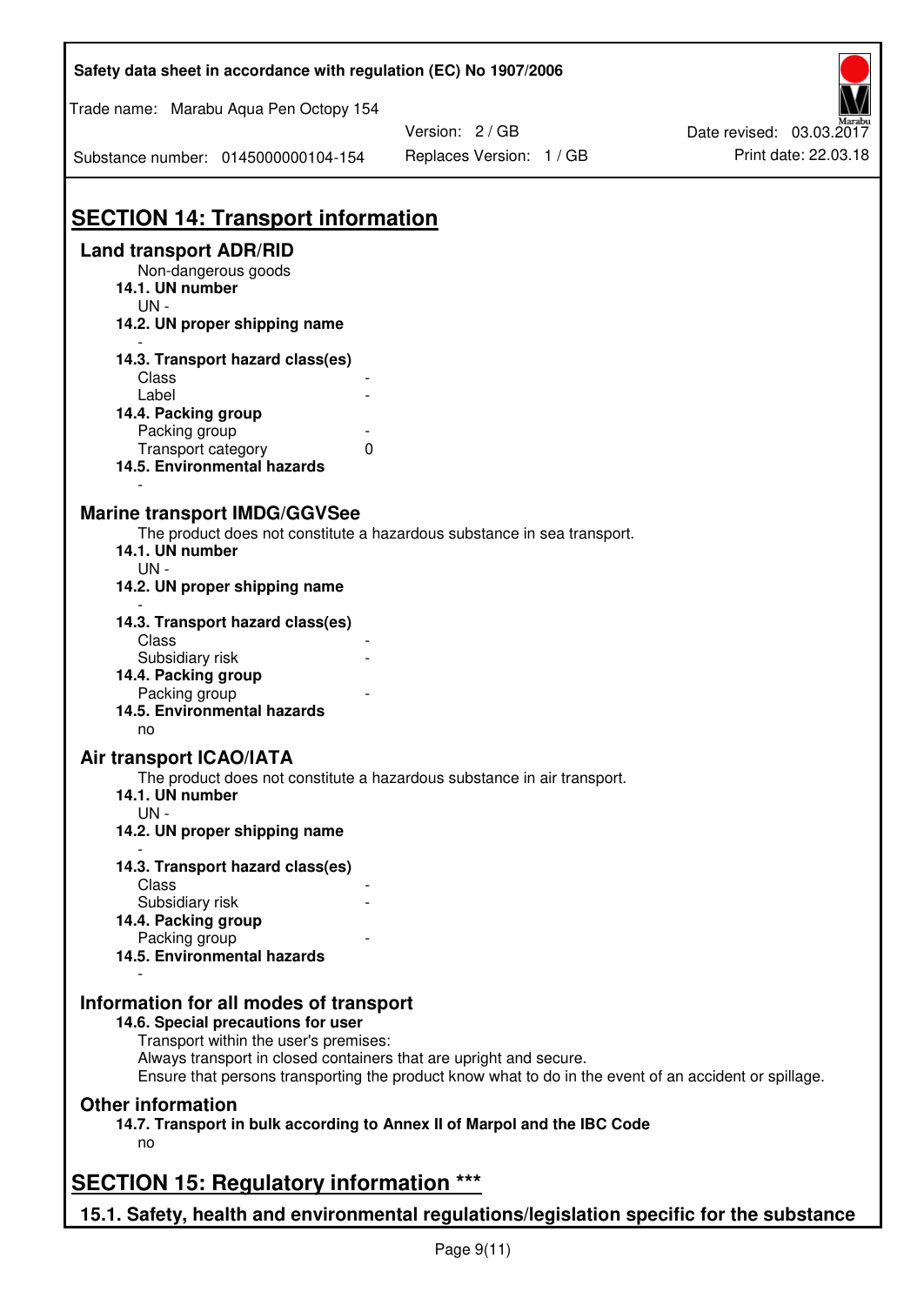| Safety data sheet in accordance with regulation (EC) No 1907/2006                                                                                                                                                                                                                                                                                                                                                                                                 |                                                 |                          |                                                       |                                                                                                                                                                                                                                                                                                             |
|-------------------------------------------------------------------------------------------------------------------------------------------------------------------------------------------------------------------------------------------------------------------------------------------------------------------------------------------------------------------------------------------------------------------------------------------------------------------|-------------------------------------------------|--------------------------|-------------------------------------------------------|-------------------------------------------------------------------------------------------------------------------------------------------------------------------------------------------------------------------------------------------------------------------------------------------------------------|
| Trade name: Marabu Aqua Pen Octopy 154                                                                                                                                                                                                                                                                                                                                                                                                                            |                                                 |                          |                                                       |                                                                                                                                                                                                                                                                                                             |
|                                                                                                                                                                                                                                                                                                                                                                                                                                                                   | Version: 2 / GB                                 |                          |                                                       | Date revised: 03.03.2017                                                                                                                                                                                                                                                                                    |
| Substance number: 0145000000104-154                                                                                                                                                                                                                                                                                                                                                                                                                               |                                                 | Replaces Version: 1 / GB |                                                       | Print date: 22.03.18                                                                                                                                                                                                                                                                                        |
| or mixture                                                                                                                                                                                                                                                                                                                                                                                                                                                        |                                                 |                          |                                                       |                                                                                                                                                                                                                                                                                                             |
| <b>VOC ***</b>                                                                                                                                                                                                                                                                                                                                                                                                                                                    |                                                 |                          |                                                       |                                                                                                                                                                                                                                                                                                             |
| VOC (EU)                                                                                                                                                                                                                                                                                                                                                                                                                                                          | $\mathbf 0$                                     | $\%$                     |                                                       |                                                                                                                                                                                                                                                                                                             |
| <b>Other information</b>                                                                                                                                                                                                                                                                                                                                                                                                                                          |                                                 |                          |                                                       |                                                                                                                                                                                                                                                                                                             |
| All components are contained in the TSCA inventory or exempted.<br>All components are contained in the AICS inventory.<br>All components are contained in the PICCS inventory.<br>All components are contained in the DSL inventory.<br>All components are contained in the IECSC inventory.<br>All components are contained in the NZIOC inventory.<br>All components are contained in the ENCS inventory.<br>All components are contained in the ECL inventory. |                                                 |                          |                                                       |                                                                                                                                                                                                                                                                                                             |
| 15.2. Chemical safety assessment<br>For this preparation a chemical safety assessment has not been carried out.                                                                                                                                                                                                                                                                                                                                                   |                                                 |                          |                                                       |                                                                                                                                                                                                                                                                                                             |
| <b>SECTION 16: Other information</b>                                                                                                                                                                                                                                                                                                                                                                                                                              |                                                 |                          |                                                       |                                                                                                                                                                                                                                                                                                             |
| Hazard statements listed in Chapter 3                                                                                                                                                                                                                                                                                                                                                                                                                             |                                                 |                          |                                                       |                                                                                                                                                                                                                                                                                                             |
| H301                                                                                                                                                                                                                                                                                                                                                                                                                                                              | Toxic if swallowed.                             |                          |                                                       |                                                                                                                                                                                                                                                                                                             |
| H302                                                                                                                                                                                                                                                                                                                                                                                                                                                              | Harmful if swallowed.                           |                          |                                                       |                                                                                                                                                                                                                                                                                                             |
| H311                                                                                                                                                                                                                                                                                                                                                                                                                                                              | Toxic in contact with skin.                     |                          |                                                       |                                                                                                                                                                                                                                                                                                             |
| H312                                                                                                                                                                                                                                                                                                                                                                                                                                                              | Harmful in contact with skin.                   |                          |                                                       |                                                                                                                                                                                                                                                                                                             |
| H314                                                                                                                                                                                                                                                                                                                                                                                                                                                              |                                                 |                          | Causes severe skin burns and eye damage.              |                                                                                                                                                                                                                                                                                                             |
| H315                                                                                                                                                                                                                                                                                                                                                                                                                                                              | Causes skin irritation.                         |                          |                                                       |                                                                                                                                                                                                                                                                                                             |
| H317                                                                                                                                                                                                                                                                                                                                                                                                                                                              | May cause an allergic skin reaction.            |                          |                                                       |                                                                                                                                                                                                                                                                                                             |
| H318<br>H331                                                                                                                                                                                                                                                                                                                                                                                                                                                      | Causes serious eye damage.<br>Toxic if inhaled. |                          |                                                       |                                                                                                                                                                                                                                                                                                             |
| H335                                                                                                                                                                                                                                                                                                                                                                                                                                                              |                                                 |                          |                                                       |                                                                                                                                                                                                                                                                                                             |
| H373                                                                                                                                                                                                                                                                                                                                                                                                                                                              | May cause respiratory irritation.               |                          |                                                       | May cause damage to organs through prolonged or repeated exposure:                                                                                                                                                                                                                                          |
| H400                                                                                                                                                                                                                                                                                                                                                                                                                                                              | Very toxic to aquatic life.                     |                          |                                                       |                                                                                                                                                                                                                                                                                                             |
| H410                                                                                                                                                                                                                                                                                                                                                                                                                                                              |                                                 |                          | Very toxic to aquatic life with long lasting effects. |                                                                                                                                                                                                                                                                                                             |
| <b>CLP categories listed in Chapter 3</b>                                                                                                                                                                                                                                                                                                                                                                                                                         |                                                 |                          |                                                       |                                                                                                                                                                                                                                                                                                             |
| Acute Tox. 3                                                                                                                                                                                                                                                                                                                                                                                                                                                      | Acute toxicity, Category 3                      |                          |                                                       |                                                                                                                                                                                                                                                                                                             |
| Acute Tox. 4                                                                                                                                                                                                                                                                                                                                                                                                                                                      | Acute toxicity, Category 4                      |                          |                                                       |                                                                                                                                                                                                                                                                                                             |
| Aquatic Acute 1                                                                                                                                                                                                                                                                                                                                                                                                                                                   |                                                 |                          |                                                       | Hazardous to the aquatic environment, acute, Category 1                                                                                                                                                                                                                                                     |
| Aquatic Chronic 1                                                                                                                                                                                                                                                                                                                                                                                                                                                 |                                                 |                          |                                                       | Hazardous to the aquatic environment, chronic, Category 1                                                                                                                                                                                                                                                   |
| Eye Dam. 1                                                                                                                                                                                                                                                                                                                                                                                                                                                        | Serious eye damage, Category 1                  |                          |                                                       |                                                                                                                                                                                                                                                                                                             |
| Skin Corr. 1B                                                                                                                                                                                                                                                                                                                                                                                                                                                     | Skin corrosion, Category 1B                     |                          |                                                       |                                                                                                                                                                                                                                                                                                             |
| Skin Irrit. 2                                                                                                                                                                                                                                                                                                                                                                                                                                                     | Skin irritation, Category 2                     |                          |                                                       |                                                                                                                                                                                                                                                                                                             |
| Skin Sens. 1                                                                                                                                                                                                                                                                                                                                                                                                                                                      | Skin sensitization, Category 1                  |                          |                                                       |                                                                                                                                                                                                                                                                                                             |
| STOT RE 2                                                                                                                                                                                                                                                                                                                                                                                                                                                         |                                                 |                          |                                                       | Specific target organ toxicity - repeated exposure, Category 2                                                                                                                                                                                                                                              |
| STOT SE3                                                                                                                                                                                                                                                                                                                                                                                                                                                          |                                                 |                          |                                                       | Specific target organ toxicity - single exposure, Category 3                                                                                                                                                                                                                                                |
| <b>Supplemental information</b>                                                                                                                                                                                                                                                                                                                                                                                                                                   |                                                 |                          |                                                       |                                                                                                                                                                                                                                                                                                             |
|                                                                                                                                                                                                                                                                                                                                                                                                                                                                   |                                                 |                          |                                                       | Relevant changes compared with the previous version of the safety data sheet are marked with: ***                                                                                                                                                                                                           |
| legislation.                                                                                                                                                                                                                                                                                                                                                                                                                                                      |                                                 |                          |                                                       | This information is based on our present state of knowledge. However, it should not constitute a<br>guarantee for any specific product properties and shall not establish a legally valid relationship.<br>The information in this Safety Data Sheet is based on the present state of knowledge and current |
|                                                                                                                                                                                                                                                                                                                                                                                                                                                                   |                                                 |                          |                                                       | It provides guidance on health, safety and environmental aspects of the product and should not be                                                                                                                                                                                                           |
| construed as any guarantee of technical performance or suitability for particular applications.                                                                                                                                                                                                                                                                                                                                                                   |                                                 |                          |                                                       |                                                                                                                                                                                                                                                                                                             |
|                                                                                                                                                                                                                                                                                                                                                                                                                                                                   |                                                 |                          |                                                       | The product should not be used for purposes other than those shown in Section 1 without first referring                                                                                                                                                                                                     |
| to the supplier and obtaining written handling instructions.                                                                                                                                                                                                                                                                                                                                                                                                      |                                                 |                          |                                                       |                                                                                                                                                                                                                                                                                                             |
|                                                                                                                                                                                                                                                                                                                                                                                                                                                                   |                                                 |                          |                                                       | As the specific conditions of use of the product are outside the supplier's control, the user is responsible                                                                                                                                                                                                |
| for ensuring that the requirements of relevant legislation are complied with.                                                                                                                                                                                                                                                                                                                                                                                     |                                                 |                          |                                                       | The information contained in this safety data sheet does not constitute the user's own assessment of                                                                                                                                                                                                        |